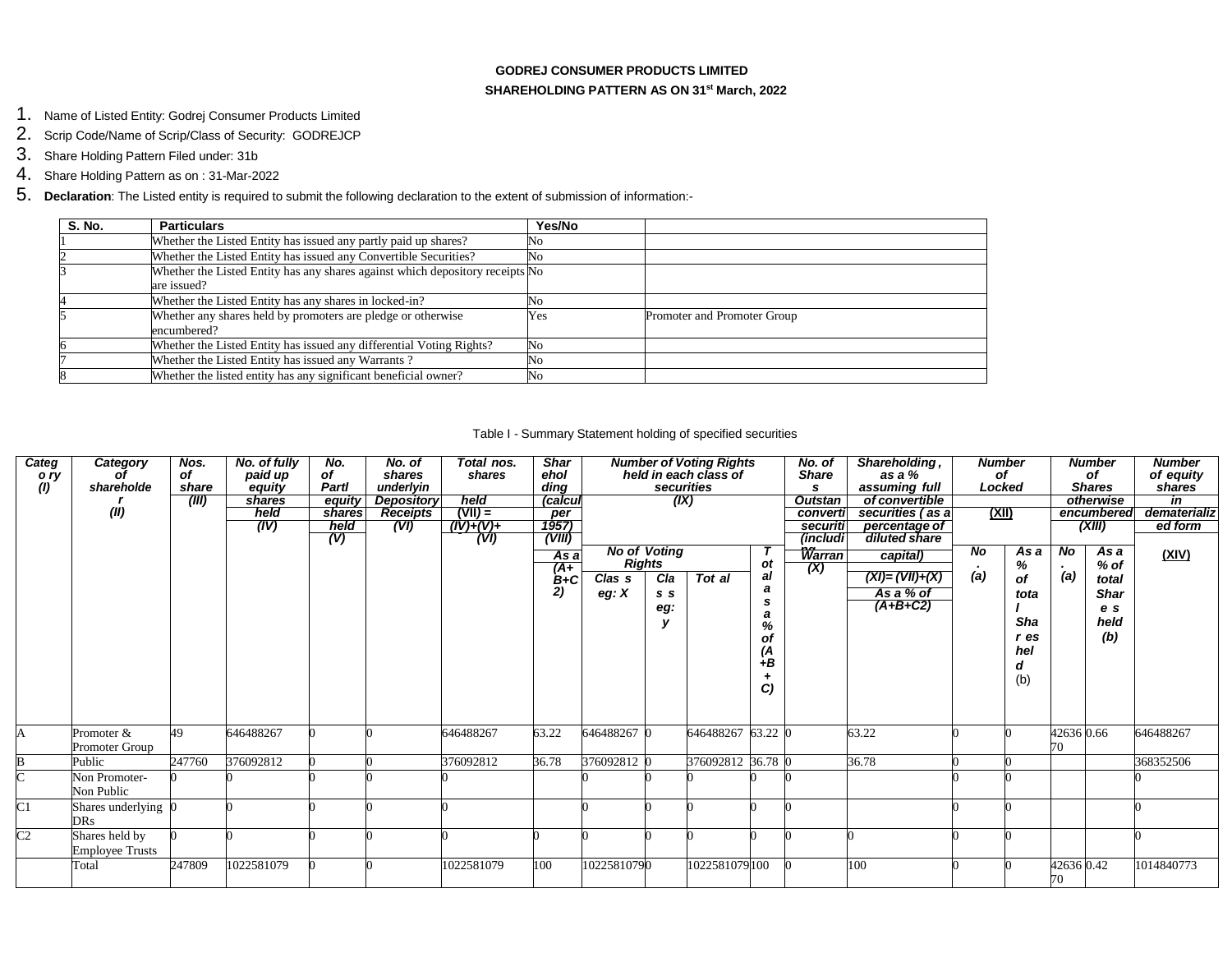# Table II - Statement showing shareholding pattern of the Promoter and Promoter Group

| <b>Category &amp; Name</b> | No.   | No. of                       | <b>Partly</b> | Nos. of           | <b>Total</b>               | <b>Sharehol</b>       |                            |    | <b>Number of Voting Rights held</b> |             | No. of             | <b>Shareholdin</b>                                                         |     | <b>Number of</b> |                | <b>Number of</b> | <b>Number of</b> |
|----------------------------|-------|------------------------------|---------------|-------------------|----------------------------|-----------------------|----------------------------|----|-------------------------------------|-------------|--------------------|----------------------------------------------------------------------------|-----|------------------|----------------|------------------|------------------|
| of the                     | shar  | fully                        | paid-         | shares            | nos.                       | ding %                |                            |    | each class of securities            |             | <b>Shares</b>      | $g$ , as a $%$                                                             |     | <b>Locked in</b> |                | <b>Shares</b>    | equity           |
| <b>Shareholders</b>        | olde  | paid                         | equity        | underlying        | shares                     | calculate             |                            |    | (IX)                                |             | <b>Underlying</b>  | assuming                                                                   |     | shares<br>(XII)  |                | pledged or       | shares held      |
| $\langle I \rangle$        | (III) | $\mu$                        | share         | <b>Depository</b> | held                       | d as per<br>SCRR,     |                            |    |                                     |             | <b>Outstanding</b> | full                                                                       |     |                  |                | otherwise        | in               |
|                            |       | equity                       | held          | Receipts          | $(VII =$                   |                       |                            |    |                                     |             | convertible        | conversion                                                                 |     |                  |                | encumbered       | dematerializ     |
|                            |       | share                        | (V)           | (VI)              | $\overrightarrow{IV+V+VI}$ | 1957                  |                            |    |                                     |             | securities         | $\overline{of}$                                                            |     |                  |                | (XIII)           | ed form          |
|                            |       | s held                       |               |                   |                            |                       | <b>No of Voting Rights</b> |    |                                     |             | (including         | convertible<br>securities (                                                | No  | As a             | N <sub>o</sub> | As a             | (XIV)            |
|                            |       | $\overline{(\overline{IV})}$ |               |                   |                            | As a % of<br>(A+B+C2) |                            |    |                                     | ot          | Warrants)          |                                                                            | (a) | $\%$             | (a)            | $%$ of           |                  |
|                            |       |                              |               |                   |                            | $\frac{1}{(VIII)}$    |                            |    |                                     | a           | (X)                | $\overline{as} a$                                                          |     | of               |                | total            |                  |
|                            |       |                              |               |                   |                            |                       | <b>Class X</b>             | CI | Tot al                              | a<br>s      |                    | percentage<br>of diluted                                                   |     | tota             |                | shar             |                  |
|                            |       |                              |               |                   |                            |                       |                            | a  |                                     | $\pmb{a}$   |                    | share                                                                      |     | $\mathbf{I}$     |                | e s              |                  |
|                            |       |                              |               |                   |                            |                       |                            | s  |                                     | $\%$        |                    | capital)                                                                   |     | <b>Sha</b>       |                | held             |                  |
|                            |       |                              |               |                   |                            |                       |                            | s  |                                     | of          |                    |                                                                            |     | r es             |                | (b)              |                  |
|                            |       |                              |               |                   |                            |                       |                            | Υ  |                                     | $\tau$      |                    | $\frac{\overline{(XI)} =}{\overline{(VII)} + \overline{(X)} \text{ as a}}$ |     | hel              |                |                  |                  |
|                            |       |                              |               |                   |                            |                       |                            |    |                                     | <b>ot</b>   |                    | $%$ of                                                                     |     | d                |                |                  |                  |
|                            |       |                              |               |                   |                            |                       |                            |    |                                     | al          |                    | $A+B+C2$                                                                   |     | (b)              |                |                  |                  |
|                            |       |                              |               |                   |                            |                       |                            |    |                                     | $\mathbf v$ |                    |                                                                            |     |                  |                |                  |                  |
| Indian                     |       |                              |               |                   |                            |                       |                            |    |                                     |             |                    |                                                                            |     |                  |                |                  |                  |
| Individuals/Hindu          | 14    | 15016478 0                   |               |                   | 15016478                   | 1.47                  | 15016478                   |    | 15016478                            | 1.47        |                    | 1.47                                                                       |     |                  | 42636 28.39    |                  | 15016478         |
| undivided Family           |       |                              |               |                   |                            |                       |                            |    |                                     |             |                    |                                                                            |     |                  | 70             |                  |                  |
| ADI BARJORJI               |       | 1500                         |               |                   | 1500                       |                       | 1500                       |    | 1500                                |             |                    |                                                                            |     |                  |                |                  | 1500             |
| <b>GODREJ</b>              |       |                              |               |                   |                            |                       |                            |    |                                     |             |                    |                                                                            |     |                  |                |                  |                  |
| TANYA ARVIND               |       | 66                           |               |                   | 66                         |                       | 66                         |    | 66                                  |             |                    |                                                                            |     |                  | U              |                  | 66               |
| DUBASH                     |       |                              |               |                   |                            |                       |                            |    |                                     |             |                    |                                                                            |     |                  |                |                  |                  |
| <b>AZAAR ARVIND</b>        |       | 370000                       |               |                   | 370000                     | 0.04                  | 370000                     |    | 370000                              | 0.04        |                    | 0.04                                                                       |     |                  |                |                  | 370000           |
| DUBASH                     |       |                              |               |                   |                            |                       |                            |    |                                     |             |                    |                                                                            |     |                  |                |                  |                  |
|                            |       |                              |               |                   |                            |                       |                            |    |                                     |             |                    |                                                                            |     |                  |                |                  |                  |
| <b>ARYAAN ARVIND</b>       |       |                              |               |                   |                            |                       |                            |    |                                     |             |                    |                                                                            |     |                  |                |                  |                  |
| DUBASH                     |       |                              |               |                   |                            |                       |                            |    |                                     |             |                    |                                                                            |     |                  |                |                  |                  |
| NISABA GODREJ              |       | 370087                       |               |                   | 370087                     | 0.04                  | 370087                     |    | 370087                              | 0.04        |                    | 0.04                                                                       |     |                  |                |                  | 370087           |
| PIROJSHA ADI               |       | 370129                       |               |                   | 370129                     | 0.04                  | 370129                     |    | 370129                              | 0.04        |                    | 0.04                                                                       |     |                  |                |                  | 370129           |
| GODREJ                     |       |                              |               |                   |                            |                       |                            |    |                                     |             |                    |                                                                            |     |                  |                |                  |                  |
| NADIR BARJORJI             |       | 63                           |               |                   | 63                         |                       | 63                         |    | 63                                  |             |                    |                                                                            |     |                  |                |                  | 63               |
| <b>GODREJ</b>              |       |                              |               |                   |                            |                       |                            |    |                                     |             |                    |                                                                            |     |                  |                |                  |                  |
| RATI NADIR GODREJ          |       |                              |               |                   |                            |                       |                            |    |                                     |             |                    |                                                                            |     |                  |                |                  |                  |
| <b>BURJIS NADIR</b>        |       | 1901172                      |               |                   | 1901172                    | 0.19                  | 1901172                    |    | 1901172                             | 0.19        |                    | 0.19                                                                       |     |                  | 19011 100      |                  | 1901172          |
| <b>GODREJ</b>              |       |                              |               |                   |                            |                       |                            |    |                                     |             |                    |                                                                            |     |                  | 72             |                  |                  |
| <b>SOHRAB NADIR</b>        |       | 1901184                      |               |                   | 1901184                    | 0.19                  | 1901184                    |    | 1901184                             | 0.19        |                    | 0.19                                                                       |     |                  | 19011 100      |                  | 1901184          |
| <b>GODREJ</b>              |       |                              |               |                   |                            |                       |                            |    |                                     |             |                    |                                                                            |     |                  | 84             |                  |                  |
|                            |       |                              |               |                   |                            |                       |                            |    |                                     |             |                    |                                                                            |     |                  |                |                  |                  |
| <b>HORMAZD NADIR</b>       |       | 461314                       |               |                   | 461314                     | 0.05                  | 461314                     |    | 461314                              | 0.05        |                    | 0.05                                                                       |     |                  | 46131 100      |                  | 461314           |
| GODREJ                     |       |                              |               |                   |                            |                       |                            |    |                                     |             |                    |                                                                            |     |                  |                |                  |                  |
| JAMSHYD NAOROJI            |       |                              |               |                   |                            |                       |                            |    |                                     |             |                    |                                                                            |     |                  |                |                  |                  |
| GODREJ                     |       |                              |               |                   |                            |                       |                            |    |                                     |             |                    |                                                                            |     |                  |                |                  |                  |
| PHEROZA JAMSHYD            |       | 9640700                      |               |                   | 9640700                    | 0.94                  | 9640700                    | 0  | 9640700                             | 0.94        |                    | 0.94                                                                       |     |                  | U              |                  | 9640700          |
| GODREJ                     |       |                              |               |                   |                            |                       |                            |    |                                     |             |                    |                                                                            |     |                  |                |                  |                  |
| RAIKA JAMSHYD              |       | 50                           |               |                   | 50                         |                       | 50 <sup>°</sup>            |    | 50                                  |             |                    |                                                                            |     |                  | 0              |                  | 50               |
| <b>GODREJ</b>              |       |                              |               |                   |                            |                       |                            |    |                                     |             |                    |                                                                            |     |                  |                |                  |                  |
| NAVROZE JAMSHYD            |       | 77                           |               |                   | 77                         |                       | 77                         |    | 77                                  |             |                    |                                                                            |     |                  |                |                  | 77               |
| GODREJ                     |       |                              |               |                   |                            |                       |                            |    |                                     |             |                    |                                                                            |     |                  |                |                  |                  |
| <b>SMITA GODREJ</b>        |       |                              |               |                   |                            |                       |                            |    |                                     |             |                    |                                                                            |     |                  |                |                  |                  |
| CRISHNA                    |       |                              |               |                   |                            |                       |                            |    |                                     |             |                    |                                                                            |     |                  |                |                  |                  |
| <b>VIJAY MOHAN</b>         |       |                              |               |                   |                            |                       |                            |    |                                     |             |                    |                                                                            |     |                  |                |                  |                  |
|                            |       |                              |               |                   |                            |                       |                            |    |                                     |             |                    |                                                                            |     |                  |                |                  |                  |
| CRISHNA                    |       |                              |               |                   |                            |                       |                            |    |                                     |             |                    |                                                                            |     |                  |                |                  |                  |
| NYRIKA HOLKAR              |       | 64                           |               |                   | 64                         |                       | 64                         |    | 64                                  |             |                    |                                                                            |     |                  |                |                  | 64               |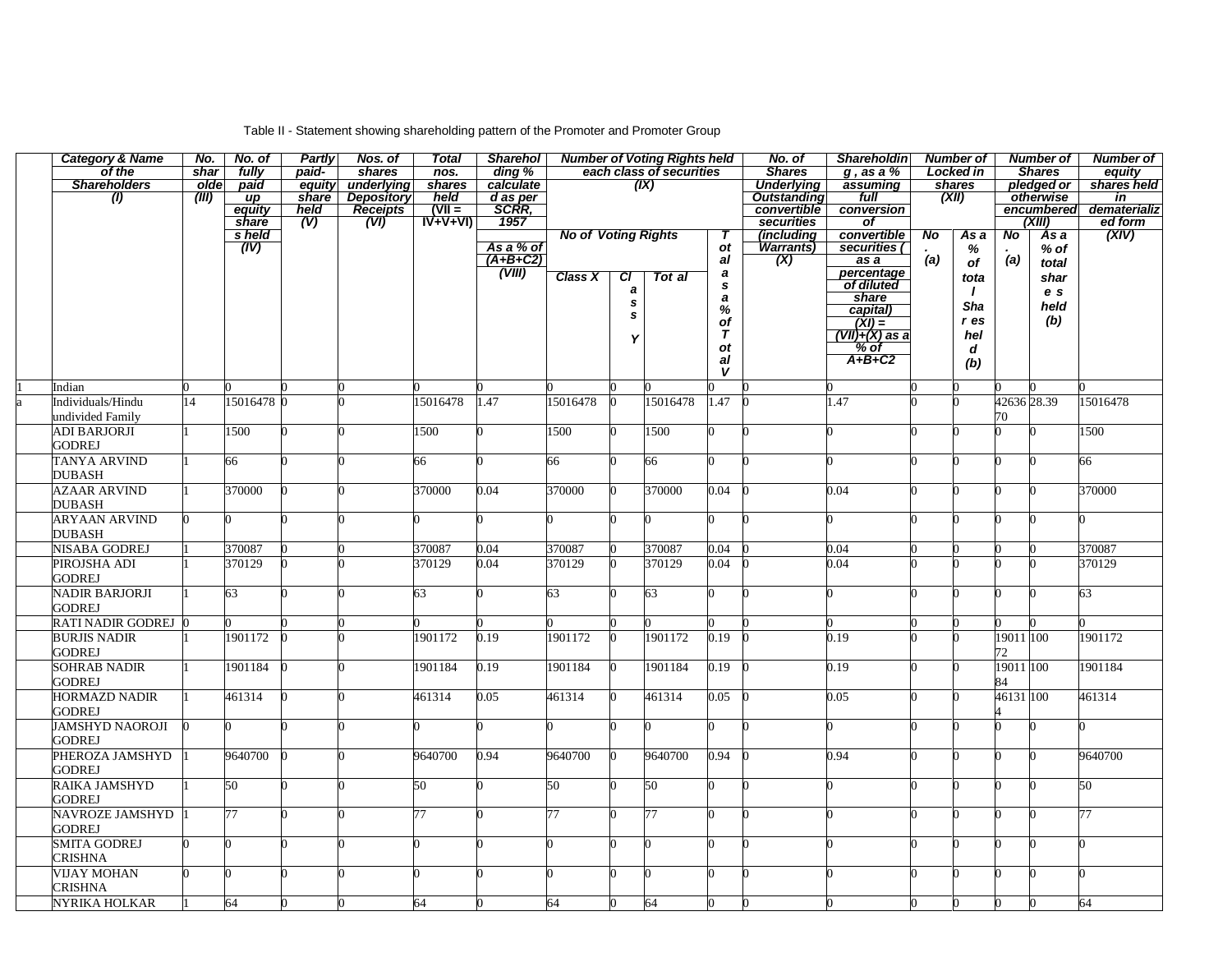| RISHAD                     |                 | 72         |  | 72              |      | 72          |              | 72                |      |       |  |          | 72        |
|----------------------------|-----------------|------------|--|-----------------|------|-------------|--------------|-------------------|------|-------|--|----------|-----------|
| KAIKHUSHRU                 |                 |            |  |                 |      |             |              |                   |      |       |  |          |           |
| NAOROJI                    |                 |            |  |                 |      |             |              |                   |      |       |  |          |           |
| ALOO                       |                 |            |  |                 |      |             |              |                   |      |       |  |          |           |
| VAGHAIWALLA                |                 |            |  |                 |      |             |              |                   |      |       |  |          |           |
| <b>BEHRAM</b>              |                 |            |  |                 |      |             |              |                   |      |       |  |          |           |
| VAGHAIWALLA                |                 |            |  |                 |      |             |              |                   |      |       |  |          |           |
| <b>ARMAITY</b>             |                 |            |  |                 |      |             |              |                   |      |       |  | $\Omega$ |           |
| VAGHAIWALLA                |                 |            |  |                 |      |             |              |                   |      |       |  |          |           |
| <b>FRENY MODY</b>          |                 |            |  |                 |      |             |              |                   |      |       |  |          |           |
| <b>VIVECK CRISHNA</b>      |                 |            |  |                 |      |             |              |                   |      |       |  |          |           |
| VICKRAM CRISHNA            |                 |            |  |                 |      |             |              |                   |      |       |  |          |           |
| <b>SEETHA SHEARER</b>      |                 |            |  |                 |      |             |              |                   |      |       |  |          |           |
| <b>KARLA BOOKMAN</b>       |                 |            |  |                 |      |             |              |                   |      |       |  |          |           |
|                            |                 |            |  |                 |      |             |              |                   |      |       |  |          |           |
| <b>SASHA GODREJ</b>        |                 |            |  |                 |      |             |              |                   |      |       |  |          |           |
| <b>LANA GODREJ</b>         |                 |            |  |                 |      |             |              |                   |      |       |  |          |           |
| <b>CYRUS PHIROZE</b>       |                 |            |  |                 |      |             |              |                   |      |       |  |          |           |
| <b>SHROFF</b>              |                 |            |  |                 |      |             |              |                   |      |       |  |          |           |
| YESHWANT HOLKAR 0          |                 |            |  |                 |      |             |              |                   |      |       |  |          |           |
| <b>ARIANNE AMAVA</b>       |                 |            |  |                 |      |             |              |                   |      |       |  | n        |           |
| HOLKAR                     |                 |            |  |                 |      |             |              |                   |      |       |  |          |           |
| Central Government/        | o               |            |  |                 |      |             |              |                   |      |       |  |          |           |
| State Government(s)        |                 |            |  |                 |      |             |              |                   |      |       |  |          |           |
| Financial Institutions/    | $\Omega$        |            |  |                 |      |             |              |                   |      |       |  | 0        |           |
| <b>Banks</b>               |                 |            |  |                 |      |             |              |                   |      |       |  |          |           |
| Any Other (specify)        | $\overline{34}$ | 63147171 0 |  | 631471719 61.75 |      | 631471719 0 |              | 631471719 61.75 0 |      | 61.75 |  | ∩        | 631471719 |
|                            |                 |            |  |                 |      |             |              |                   |      |       |  |          |           |
| <b>Bodies Corporate</b>    | R               | 59832430 0 |  | 598324305 58.52 |      | 598324305 0 |              | 598324305 58.52 0 |      | 58.52 |  | ∩        | 598324305 |
|                            |                 |            |  |                 |      |             |              |                   |      |       |  |          |           |
| <b>GODREJ SEEDS &amp;</b>  |                 | 28050000 0 |  | 280500000 27.43 |      | 280500000 0 |              | 280500000 27.43 0 |      | 27.43 |  | n        | 280500000 |
| <b>GENETICS LIMITED</b>    |                 |            |  |                 |      |             |              |                   |      |       |  |          |           |
| <b>GODREJ &amp; BOYCE</b>  |                 | 75011445 0 |  | 75011445        | 7.34 | 75011445    | $\mathbf{0}$ | 75011445          | 7.34 | 7.34  |  |          | 75011445  |
| <b>MANUFACTURING</b>       |                 |            |  |                 |      |             |              |                   |      |       |  |          |           |
| CO. LTD.                   |                 |            |  |                 |      |             |              |                   |      |       |  |          |           |
| <b>GODREJ INDUSTRIES</b>   |                 | 24281286 0 |  | 242812860 23.75 |      | 242812860 0 |              | 242812860 23.75 0 |      | 23.75 |  |          | 242812860 |
| LIMITED                    |                 |            |  |                 |      |             |              |                   |      |       |  |          |           |
| <b>ANAMUDI REAL</b>        |                 |            |  |                 |      |             |              |                   |      |       |  |          |           |
| <b>ESTATES LLP</b>         |                 |            |  |                 |      |             |              |                   |      |       |  |          |           |
| <b>FUTURE FACTORY</b>      |                 |            |  |                 |      |             |              |                   |      |       |  |          |           |
| LLP                        |                 |            |  |                 |      |             |              |                   |      |       |  |          |           |
| <b>GODREJ &amp; KHIMJI</b> |                 |            |  |                 |      |             |              |                   |      |       |  |          |           |
|                            |                 |            |  |                 |      |             |              |                   |      |       |  |          |           |
| (MIDDLE EAST) LLC          |                 |            |  |                 |      |             |              |                   |      |       |  |          |           |
| GODREJ (SINGAPORE)0        |                 |            |  |                 |      |             |              |                   |      |       |  |          |           |
| PTE. LTD.                  |                 |            |  |                 |      |             |              |                   |      |       |  |          |           |
| <b>GODREJ (VIETNAM)</b>    |                 |            |  |                 |      |             |              |                   |      |       |  |          |           |
| CO. LTD.                   |                 |            |  |                 |      |             |              |                   |      |       |  |          |           |
| <b>GODREJ AMERICAS</b>     |                 |            |  |                 |      |             |              |                   |      |       |  |          |           |
| INC.                       |                 |            |  |                 |      |             |              |                   |      |       |  |          |           |
| <b>GODREJ KOERBER</b>      |                 |            |  |                 |      |             |              |                   |      |       |  |          |           |
| <b>SUPPLY CHAIN</b>        |                 |            |  |                 |      |             |              |                   |      |       |  |          |           |
| LIMITED                    |                 |            |  |                 |      |             |              |                   |      |       |  |          |           |
| <b>GODREJ HOLDINGS</b>     |                 |            |  | U               |      |             |              |                   |      |       |  |          |           |
| PVT. LTD.                  |                 |            |  |                 |      |             |              |                   |      |       |  |          |           |
| <b>GODREJ INFOTECH</b>     |                 |            |  |                 |      |             |              |                   |      |       |  |          |           |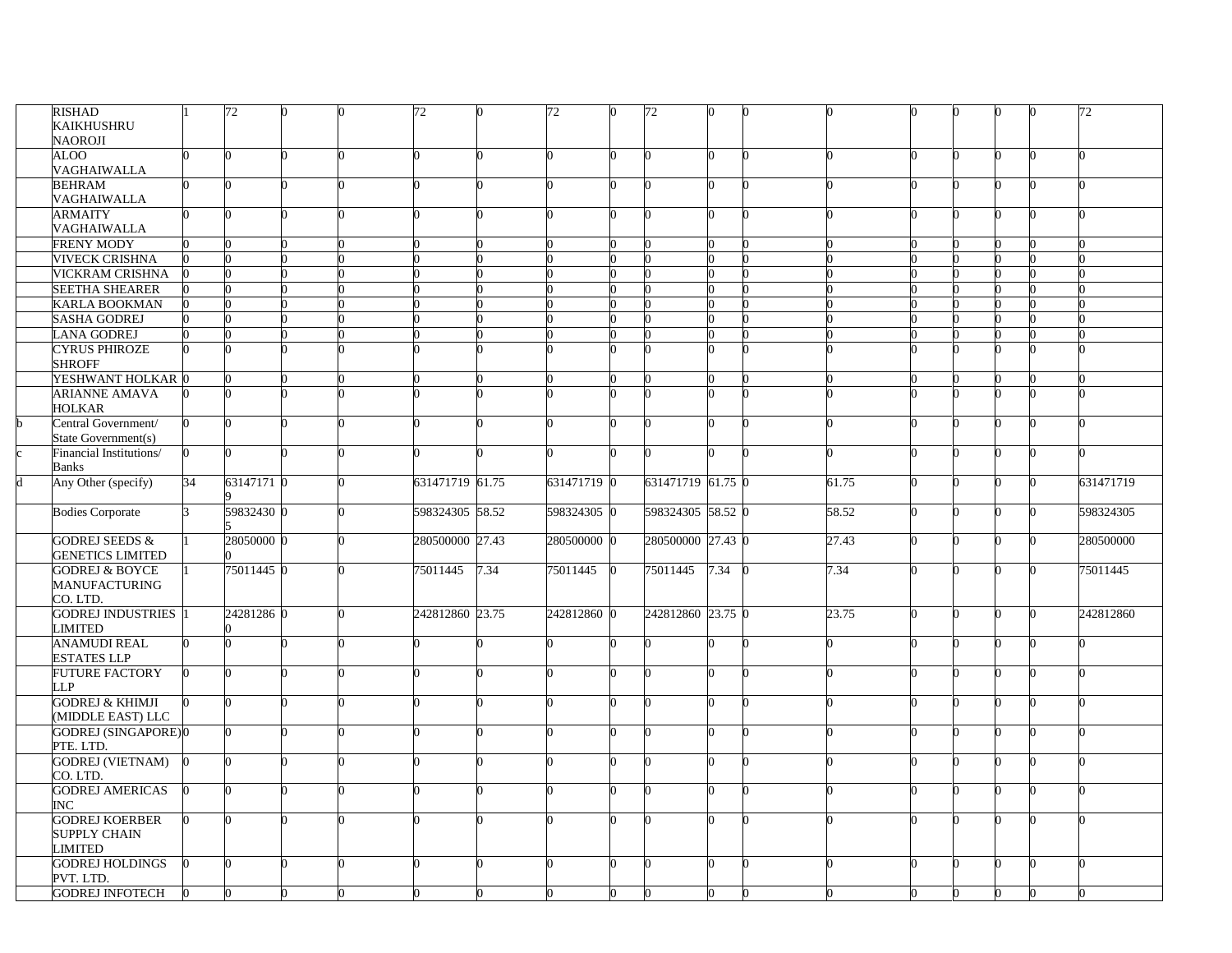| (SINGAPORE) PTE                |  |  |   |  |    |              |  |  |   |          |   |
|--------------------------------|--|--|---|--|----|--------------|--|--|---|----------|---|
| <b>LTD</b>                     |  |  |   |  |    |              |  |  |   |          |   |
|                                |  |  |   |  |    |              |  |  |   |          |   |
| <b>GODREJ INFOTECH</b>         |  |  |   |  |    |              |  |  |   | ∩        |   |
| <b>AMERICAS INC</b>            |  |  |   |  |    |              |  |  |   |          |   |
| <b>GODREJ INFOTECH</b>         |  |  |   |  | n  |              |  |  |   | 0        |   |
| LTD                            |  |  |   |  |    |              |  |  |   |          |   |
| <b>GODREJ</b>                  |  |  |   |  |    |              |  |  |   |          |   |
| <b>INVESTMENT</b>              |  |  |   |  |    |              |  |  |   |          |   |
| <b>ADVISORS PRIVATE</b>        |  |  |   |  |    |              |  |  |   |          |   |
| LIMITED                        |  |  |   |  |    |              |  |  |   |          |   |
| <b>J T DRAGON PTE LTD. 0</b>   |  |  |   |  |    |              |  |  |   |          |   |
| <b>JNG ENTERPRISE LLP 0</b>    |  |  |   |  |    |              |  |  |   |          |   |
| <b>MUKTESHWAR</b>              |  |  |   |  |    |              |  |  |   |          |   |
| <b>REALTY PVT LTD</b>          |  |  |   |  |    |              |  |  |   |          |   |
| NBG ENTERPRISE LLP0            |  |  |   |  |    |              |  |  |   |          |   |
| PARAKH AGENCIES                |  |  |   |  |    |              |  |  |   |          |   |
| PVT LTD                        |  |  |   |  |    |              |  |  |   |          |   |
| <b>SVC ENTERPRISE LLP 0</b>    |  |  |   |  |    |              |  |  |   |          |   |
|                                |  |  |   |  |    |              |  |  |   |          |   |
| <b>LVD GODREJ</b>              |  |  |   |  |    |              |  |  |   | O        |   |
| <b>INFOTECH NV</b>             |  |  |   |  |    |              |  |  |   |          |   |
| SHEETAK INC.                   |  |  |   |  | ∩  |              |  |  |   | O        |   |
| <b>URBAN ELECTRIC</b>          |  |  |   |  |    |              |  |  |   |          |   |
| POWER INC.                     |  |  |   |  |    |              |  |  |   |          |   |
| <b>VEROMATIC</b>               |  |  |   |  | 0  |              |  |  | U | $\Omega$ |   |
| <b>INTERNATIONAL BV</b>        |  |  |   |  |    |              |  |  |   |          |   |
| <b>INNOVIA</b>                 |  |  |   |  |    |              |  |  |   |          |   |
| <b>MULTIVENTURES</b>           |  |  |   |  |    |              |  |  |   |          |   |
| PRIVATE LIMITED                |  |  |   |  |    |              |  |  |   |          |   |
| PRAVIZ DEVELOPERS <sup>0</sup> |  |  | 0 |  | n  | 0            |  |  | ∩ | U        |   |
| PRIVATE LIMITED                |  |  |   |  |    |              |  |  |   |          |   |
| <b>KARUKACHAL</b>              |  |  |   |  |    |              |  |  |   | 0        |   |
| <b>DEVELOPERS</b>              |  |  |   |  |    |              |  |  |   |          |   |
| PRIVATE LIMITED                |  |  |   |  |    |              |  |  |   |          |   |
| <b>GODREJ UEP</b>              |  |  |   |  | O. |              |  |  |   | 0        |   |
|                                |  |  |   |  |    |              |  |  |   |          |   |
| (SINGAPORE) PTE.               |  |  |   |  |    |              |  |  |   |          |   |
| LTD.                           |  |  |   |  |    |              |  |  |   |          |   |
| SHAKTI                         |  |  |   |  | n  |              |  |  |   | 0        |   |
| <b>SUSTAINABLE</b>             |  |  |   |  |    |              |  |  |   |          |   |
| <b>ENERGY</b>                  |  |  |   |  |    |              |  |  |   |          |   |
| <b>FOUNDATION</b>              |  |  |   |  |    |              |  |  |   |          |   |
| <b>GODREJ</b>                  |  |  |   |  | 0  |              |  |  |   | O        |   |
| <b>INTERNATIONAL</b>           |  |  |   |  |    |              |  |  |   |          |   |
| <b>LIMITED</b>                 |  |  |   |  |    |              |  |  |   |          |   |
| <b>GODREJ</b>                  |  |  |   |  |    |              |  |  |   |          |   |
| <b>INTERNATIONAL</b>           |  |  |   |  |    |              |  |  |   |          |   |
| TRADING &                      |  |  |   |  |    |              |  |  |   |          |   |
| <b>INVESTMENT PTE.</b>         |  |  |   |  |    |              |  |  |   |          |   |
| LTD.                           |  |  |   |  |    |              |  |  |   |          |   |
| <b>GODREJ PROPERTIES</b> 0     |  |  | 0 |  | n  | <sup>0</sup> |  |  | 0 | n        | n |
| LIMITED                        |  |  |   |  |    |              |  |  |   |          |   |
| <b>GODREJ AGROVET</b>          |  |  |   |  |    |              |  |  |   | 0        |   |
| LIMITED                        |  |  |   |  |    |              |  |  |   |          |   |
| <b>GODREJ ONE</b>              |  |  |   |  |    |              |  |  |   |          |   |
| <b>PREMISES</b>                |  |  |   |  |    |              |  |  |   |          |   |
|                                |  |  |   |  |    |              |  |  |   |          |   |
| <b>MANAGEMENT</b>              |  |  |   |  |    |              |  |  |   |          |   |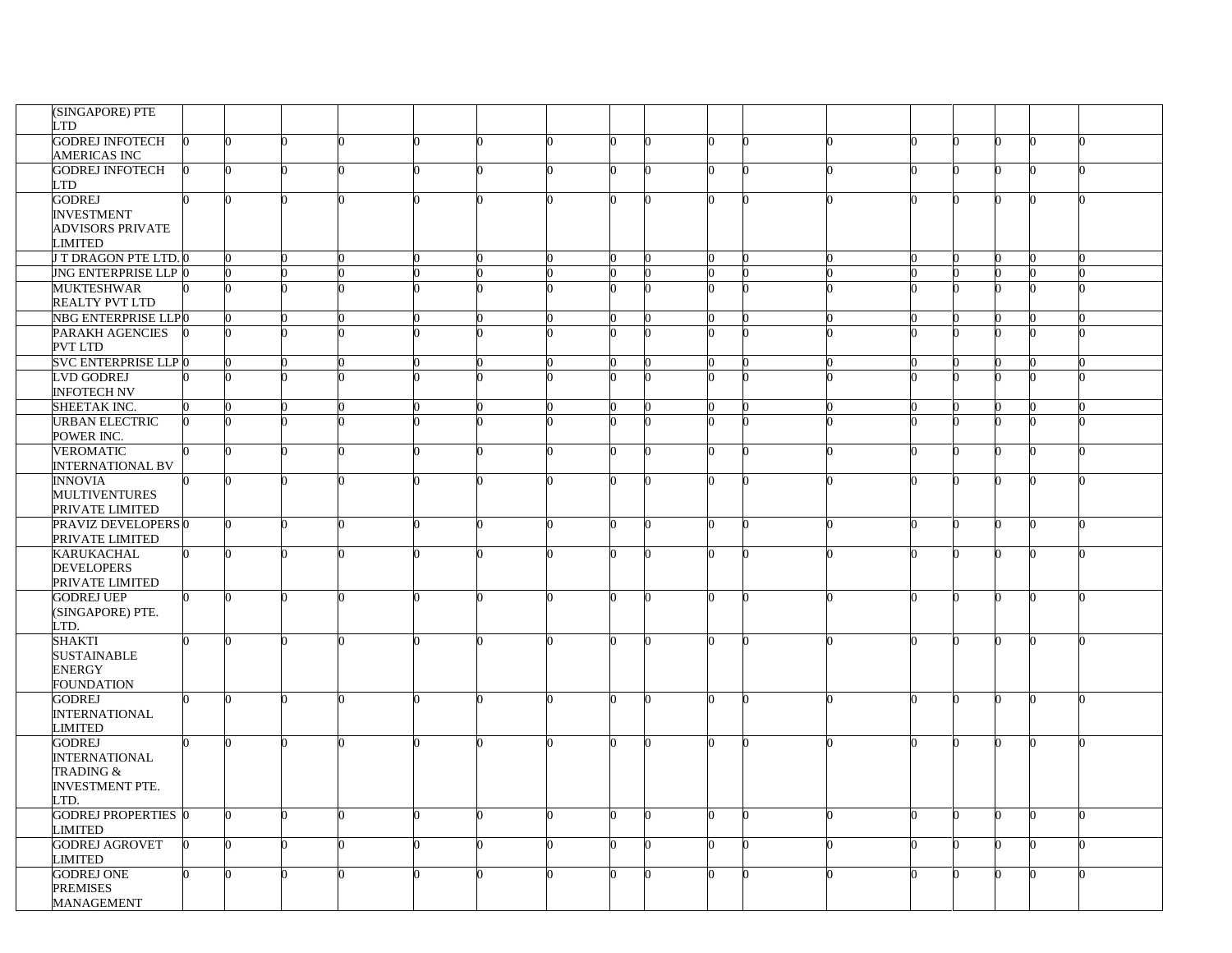| PRIVATE LIMITED             |    |            |  |          |      |          |    |          |      |   |      |   |   |   |   |          |
|-----------------------------|----|------------|--|----------|------|----------|----|----------|------|---|------|---|---|---|---|----------|
| CERES DEVELOPERS 0          |    |            |  |          |      |          |    |          |      |   |      |   |   |   |   |          |
| PRIVATE LIMITED             |    |            |  |          |      |          |    |          |      |   |      |   |   |   |   |          |
| <b>GODREJ CAPITAL</b>       |    |            |  |          |      |          | n  |          |      |   |      |   |   | n |   |          |
| LIMITED                     |    |            |  |          |      |          |    |          |      |   |      |   |   |   |   |          |
| <b>GODREJ UEP</b>           |    |            |  |          |      |          |    |          |      |   |      |   |   |   |   |          |
| PRIVATE LIMITED             |    |            |  |          |      |          |    |          |      |   |      |   |   |   |   |          |
| <b>AREL ENTERPRISE</b>      |    |            |  |          |      |          | O. |          |      |   |      |   |   | 0 |   |          |
| LLP                         |    |            |  |          |      |          |    |          |      |   |      |   |   |   |   |          |
| TNP ENTERPRISE LLP 0        |    |            |  |          |      |          |    |          |      |   |      |   |   |   |   |          |
| <b>ANBG ENTERPRISE</b>      |    |            |  |          |      |          |    |          |      |   |      |   |   |   |   |          |
| LLP                         |    |            |  |          |      |          |    |          |      |   |      |   |   |   |   |          |
|                             |    |            |  |          |      |          |    |          |      |   |      |   |   |   |   |          |
| Partnership Firms           |    | 13438500   |  | 13438500 | 1.31 | 13438500 |    | 13438500 | 1.31 |   | 1.31 |   |   |   |   | 13438500 |
| <b>RISHAD</b>               |    | 13438500 0 |  | 13438500 | 1.31 | 13438500 |    | 13438500 | 1.31 |   | 1.31 |   |   |   |   | 13438500 |
| <b>KAIKHUSHRU</b>           |    |            |  |          |      |          |    |          |      |   |      |   |   |   |   |          |
| <b>NAOROJI &amp; OTHERS</b> |    |            |  |          |      |          |    |          |      |   |      |   |   |   |   |          |
| (PARTNERS OF RKN            |    |            |  |          |      |          |    |          |      |   |      |   |   |   |   |          |
| <b>ENTERPRISES)</b>         |    |            |  |          |      |          |    |          |      |   |      |   |   |   |   |          |
| <b>INDIA WEAVES</b>         |    |            |  |          |      |          |    |          |      |   |      |   |   |   |   |          |
| CYMROZA ART                 |    |            |  |          |      |          |    |          |      |   |      |   |   |   |   |          |
| <b>GALLERY</b>              |    |            |  |          |      |          |    |          |      |   |      |   |   |   |   |          |
| <b>MINILAND SCHOOL</b>      | n  |            |  |          |      |          |    |          |      |   |      |   |   |   |   |          |
|                             |    |            |  |          |      |          |    |          |      |   |      |   |   |   |   |          |
| Trusts                      | 30 | 19708914   |  | 19708914 | .93  | 19708914 |    | 19708914 | 1.93 |   | 1.93 |   |   |   |   | 19708914 |
| <b>JAMSHYD GODREJ</b>       |    | 24         |  | 24       |      | 24       |    | 24       |      |   |      |   |   |   |   | 24       |
| <b>AND OTHERS</b>           |    |            |  |          |      |          |    |          |      |   |      |   |   |   |   |          |
| <b>TRUSTEES OF THE</b>      |    |            |  |          |      |          |    |          |      |   |      |   |   |   |   |          |
| RAIKA GODREJ                |    |            |  |          |      |          |    |          |      |   |      |   |   |   |   |          |
| <b>FAMILY TRUST)</b>        |    |            |  |          |      |          |    |          |      |   |      |   |   |   |   |          |
| ADI GODREJ, TANYA           |    |            |  |          |      |          |    |          |      |   |      |   | ∩ |   | n |          |
| DUBASH, NISABA              |    |            |  |          |      |          |    |          |      |   |      |   |   |   |   |          |
| <b>GODREJ AND</b>           |    |            |  |          |      |          |    |          |      |   |      |   |   |   |   |          |
|                             |    |            |  |          |      |          |    |          |      |   |      |   |   |   |   |          |
| PIROJSHA GODREJ             |    |            |  |          |      |          |    |          |      |   |      |   |   |   |   |          |
| <b>(TRUSTEES OF ABG</b>     |    |            |  |          |      |          |    |          |      |   |      |   |   |   |   |          |
| <b>FAMILY TRUST)</b>        |    |            |  |          |      |          |    |          |      |   |      |   |   |   |   |          |
| TANYA DUBASH AND 1          |    | 2843100    |  | 2843100  | 0.28 | 2843100  |    | 2843100  | 0.28 |   | 0.28 |   | U | n |   | 2843100  |
| PIROJSHA GODREJ             |    |            |  |          |      |          |    |          |      |   |      |   |   |   |   |          |
| <b>(TRUSTEES OF TAD</b>     |    |            |  |          |      |          |    |          |      |   |      |   |   |   |   |          |
| <b>FAMILY TRUST)</b>        |    |            |  |          |      |          |    |          |      |   |      |   |   |   |   |          |
| TANYA DUBASH AND 1          |    |            |  |          |      |          |    |          |      |   |      |   |   |   |   |          |
| PIROJSHA GODREJ             |    |            |  |          |      |          |    |          |      |   |      |   |   |   |   |          |
| <b>TRUSTEES OF TAD</b>      |    |            |  |          |      |          |    |          |      |   |      |   |   |   |   |          |
|                             |    |            |  |          |      |          |    |          |      |   |      |   |   |   |   |          |
| <b>CHILDREN TRUST)</b>      |    |            |  |          |      |          |    |          |      |   |      |   |   |   |   |          |
| NISABA GODREJ AND           |    | 2843100    |  | 2843100  | 0.28 | 2843100  | 0  | 2843100  | 0.28 |   | 0.28 |   |   |   |   | 2843100  |
| PIROJSHA GODREJ             |    |            |  |          |      |          |    |          |      |   |      |   |   |   |   |          |
| <b>(TRUSTEES OF NG</b>      |    |            |  |          |      |          |    |          |      |   |      |   |   |   |   |          |
| <b>FAMILY TRUST)</b>        |    |            |  |          |      |          |    |          |      |   |      |   |   |   |   |          |
| NISABA GODREJ AND I         |    |            |  |          |      |          | O. |          |      |   |      |   |   | 0 |   |          |
| PIROJSHA GODREJ             |    |            |  |          |      |          |    |          |      |   |      |   |   |   |   |          |
| <b>TRUSTEES OF NG</b>       |    |            |  |          |      |          |    |          |      |   |      |   |   |   |   |          |
| CHILDREN TRUST)             |    |            |  |          |      |          |    |          |      |   |      |   |   |   |   |          |
| PIROJSHA GODREJ             |    | 2843100    |  | 2843100  | 0.28 | 2843100  |    | 2843100  | 0.28 |   | 0.28 |   |   |   |   | 2843100  |
|                             |    |            |  |          |      |          |    |          |      |   |      |   |   |   |   |          |
| AND NISABA GODREJ           |    |            |  |          |      |          |    |          |      |   |      |   |   |   |   |          |
| <b>TRUSTEES OF PG</b>       |    |            |  |          |      |          |    |          |      |   |      |   |   |   |   |          |
| <b>FAMILY TRUST)</b>        |    |            |  |          |      |          |    |          |      |   |      |   |   |   |   |          |
| PIROJSHA GODREJ             |    |            |  |          |      |          | 0  |          |      | ∩ | 0    | U | 0 | 0 | n |          |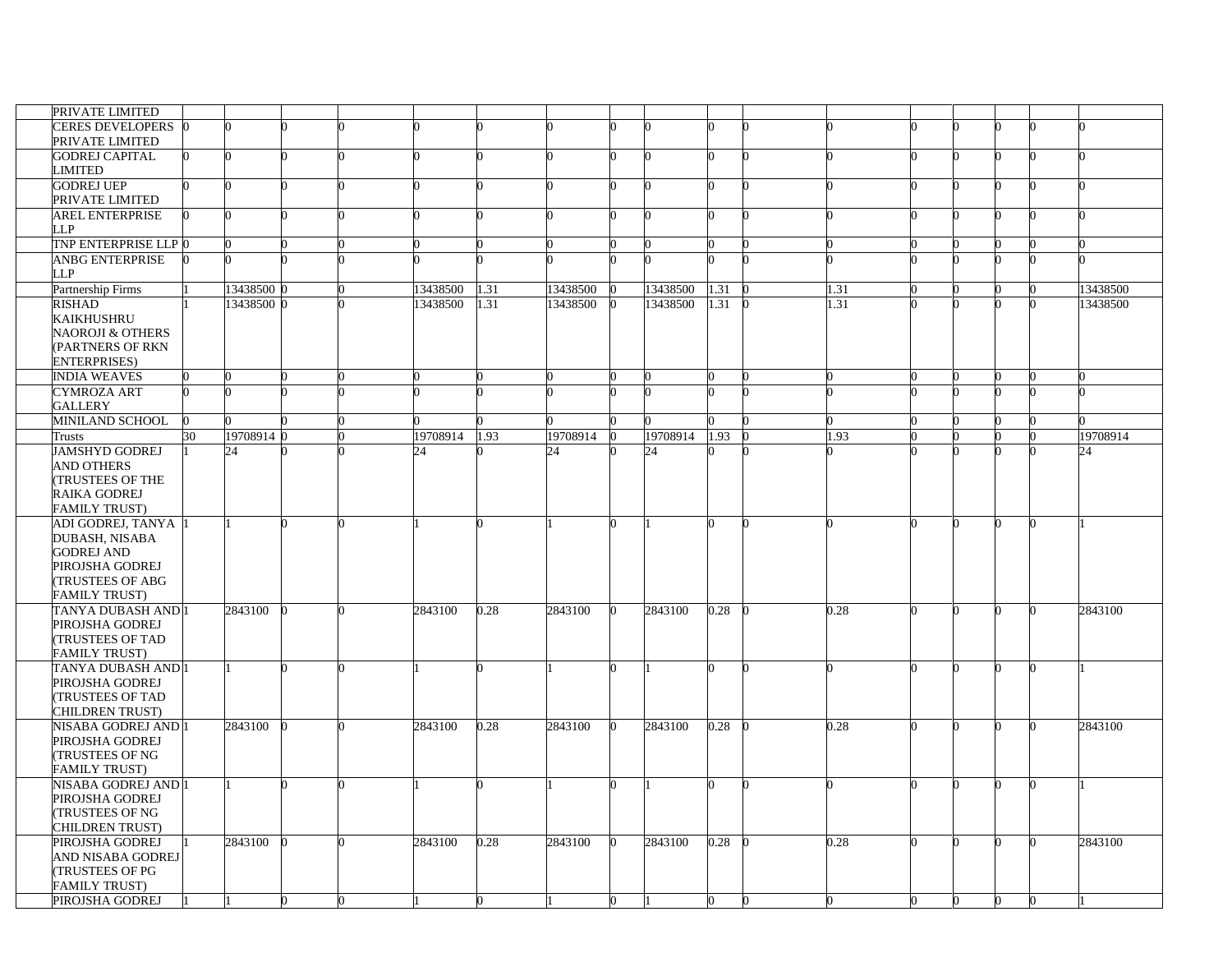| AND NISABA GODREJ                        |         |  |         |      |         |              |         |      |   |      |  |  |         |
|------------------------------------------|---------|--|---------|------|---------|--------------|---------|------|---|------|--|--|---------|
| <b>TRUSTEES OF PG</b><br>CHILDREN TRUST) |         |  |         |      |         |              |         |      |   |      |  |  |         |
| PIROJSHA GODREJ                          |         |  |         |      |         |              |         |      |   |      |  |  |         |
| AND NISABA GODREJ                        |         |  |         |      |         |              |         |      |   |      |  |  |         |
| <b>(TRUSTEES OF PG</b>                   |         |  |         |      |         |              |         |      |   |      |  |  |         |
| LINEAGE TRUST)                           |         |  |         |      |         |              |         |      |   |      |  |  |         |
| NADIR GODREJ,                            |         |  |         |      |         |              |         |      |   |      |  |  |         |
| <b>HORMAZD GODREJ</b>                    |         |  |         |      |         |              |         |      |   |      |  |  |         |
| AND RATI GODREJ                          |         |  |         |      |         |              |         |      |   |      |  |  |         |
| <b>(TRUSTEES OF NBG</b>                  |         |  |         |      |         |              |         |      |   |      |  |  |         |
| <b>FAMILY TRUST)</b>                     |         |  |         |      |         |              |         |      |   |      |  |  |         |
| NADIR GODREJ,                            |         |  |         |      |         |              |         |      |   |      |  |  |         |
| <b>HORMAZD GODREJ</b>                    |         |  |         |      |         |              |         |      |   |      |  |  |         |
| <b>AND RATI GODREJ</b>                   |         |  |         |      |         |              |         |      |   |      |  |  |         |
| <b>(TRUSTEES OF RNG</b>                  |         |  |         |      |         |              |         |      |   |      |  |  |         |
| <b>FAMILY TRUST)</b>                     |         |  |         |      |         |              |         |      |   |      |  |  |         |
| NADIR GODREJ,                            |         |  |         |      |         |              |         |      |   |      |  |  |         |
| <b>HORMAZD GODREJ</b>                    |         |  |         |      |         |              |         |      |   |      |  |  |         |
| <b>AND RATI GODREJ</b>                   |         |  |         |      |         |              |         |      |   |      |  |  |         |
| <b>(TRUSTEES OF BNG</b>                  |         |  |         |      |         |              |         |      |   |      |  |  |         |
| <b>FAMILY TRUST)</b>                     |         |  |         |      |         |              |         |      |   |      |  |  |         |
| NADIR GODREJ,                            | 1312441 |  | 1312441 | 0.13 | 1312441 | O.           | 1312441 | 0.13 |   | 0.13 |  |  | 1312441 |
| <b>HORMAZD GODREJ</b>                    |         |  |         |      |         |              |         |      |   |      |  |  |         |
| AND RATI GODREJ                          |         |  |         |      |         |              |         |      |   |      |  |  |         |
| <b>(TRUSTEES OF BNG</b>                  |         |  |         |      |         |              |         |      |   |      |  |  |         |
| <b>SUCCESSOR TRUST)</b>                  |         |  |         |      |         |              |         |      |   |      |  |  |         |
| NADIR GODREJ,                            |         |  |         |      |         |              |         |      |   |      |  |  |         |
| <b>HORMAZD GODREJ</b>                    |         |  |         |      |         |              |         |      |   |      |  |  |         |
| AND BURJIS GODREJ                        |         |  |         |      |         |              |         |      |   |      |  |  |         |
| <b>(TRUSTEES OF BNG</b>                  |         |  |         |      |         |              |         |      |   |      |  |  |         |
|                                          |         |  |         |      |         |              |         |      |   |      |  |  |         |
| <b>LINEAGE TRUST)</b><br>NADIR GODREJ,   |         |  |         |      |         |              |         |      |   |      |  |  |         |
|                                          |         |  |         |      |         |              |         |      |   |      |  |  |         |
| <b>HORMAZD GODREJ</b>                    |         |  |         |      |         |              |         |      |   |      |  |  |         |
| <b>AND RATI GODREJ</b>                   |         |  |         |      |         |              |         |      |   |      |  |  |         |
| <b>(TRUSTEES OF SNG</b>                  |         |  |         |      |         |              |         |      |   |      |  |  |         |
| <b>FAMILY TRUST)</b>                     |         |  |         |      |         |              |         |      |   |      |  |  |         |
| NADIR GODREJ,                            | 1312429 |  | 1312429 | 0.13 | 1312429 |              | 1312429 | 0.13 |   | 0.13 |  |  | 1312429 |
| <b>HORMAZD GODREJ</b>                    |         |  |         |      |         |              |         |      |   |      |  |  |         |
| <b>AND RATI GODREJ</b>                   |         |  |         |      |         |              |         |      |   |      |  |  |         |
| <b>TRUSTEES OF SNG</b>                   |         |  |         |      |         |              |         |      |   |      |  |  |         |
| <b>SUCCESSOR TRUST)</b>                  |         |  |         |      |         |              |         |      |   |      |  |  |         |
| NADIR GODREJ,                            |         |  |         |      |         |              |         |      |   |      |  |  |         |
| <b>HORMAZD GODREJ</b>                    |         |  |         |      |         |              |         |      |   |      |  |  |         |
| <b>AND SOHRAB</b>                        |         |  |         |      |         |              |         |      |   |      |  |  |         |
| <b>GODREJ (TRUSTEES</b>                  |         |  |         |      |         |              |         |      |   |      |  |  |         |
| OF SNG LINEAGE                           |         |  |         |      |         |              |         |      |   |      |  |  |         |
| TRUST)                                   |         |  |         |      |         |              |         |      |   |      |  |  |         |
| NADIR GODREJ,                            | 2752299 |  | 2752299 | 0.27 | 2752299 | <sub>0</sub> | 2752299 | 0.27 | n | 0.27 |  |  | 2752299 |
| <b>HORMAZD GODREJ</b>                    |         |  |         |      |         |              |         |      |   |      |  |  |         |
| AND RATI GODREJ                          |         |  |         |      |         |              |         |      |   |      |  |  |         |
| <b>TRUSTEES OF HNG</b>                   |         |  |         |      |         |              |         |      |   |      |  |  |         |
| <b>FAMILY TRUST)</b>                     |         |  |         |      |         |              |         |      |   |      |  |  |         |
| JAMSHYD GODREJ,                          |         |  |         |      |         |              |         |      |   |      |  |  |         |
| PHEROZA GODREJ                           |         |  |         |      |         |              |         |      |   |      |  |  |         |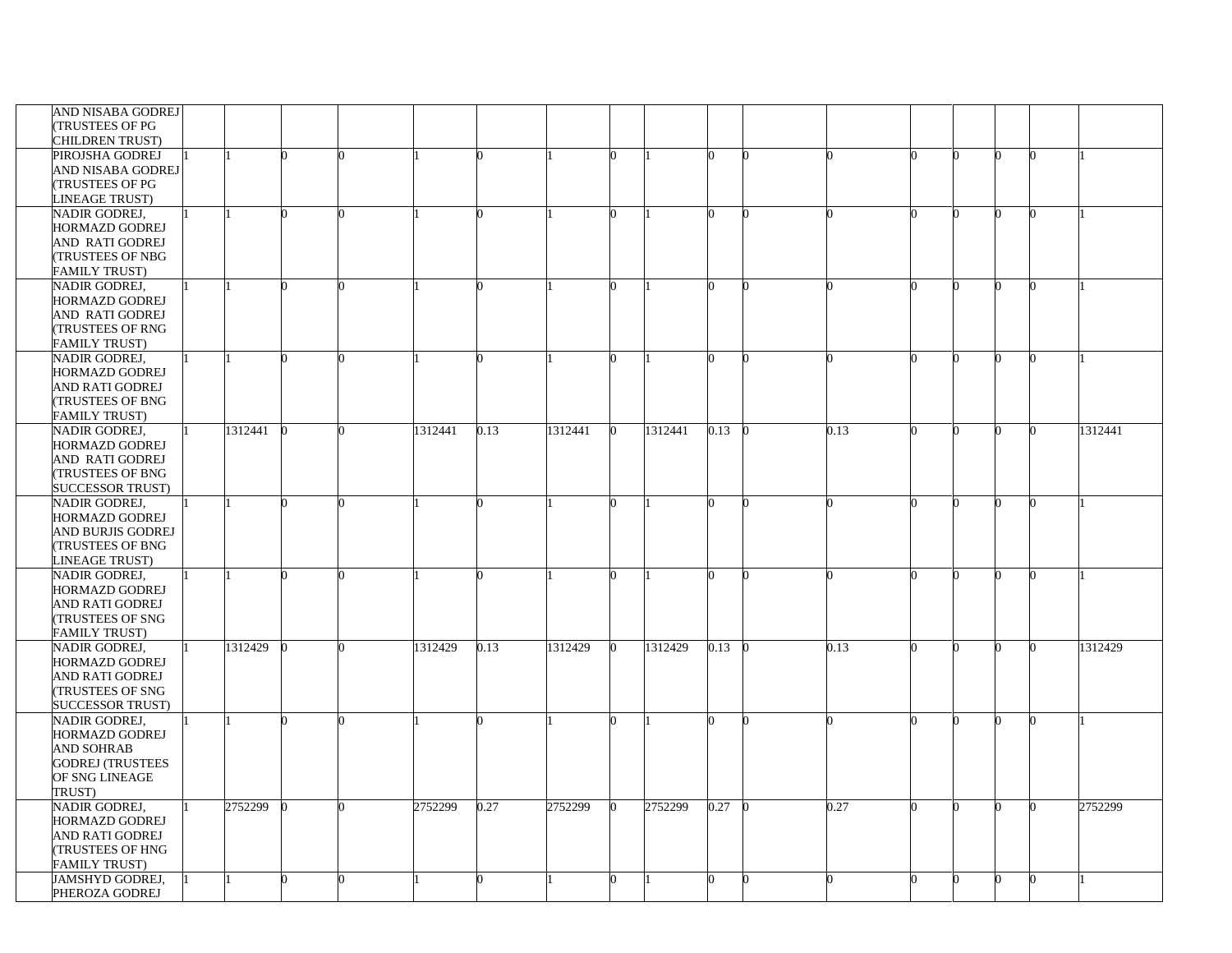| <b>AND NAVROZE</b>      |         |    |   |         |      |         |         |      |   |      |  |   |         |
|-------------------------|---------|----|---|---------|------|---------|---------|------|---|------|--|---|---------|
| <b>GODREJ (TRUSTEES</b> |         |    |   |         |      |         |         |      |   |      |  |   |         |
| OF JNG FAMILY           |         |    |   |         |      |         |         |      |   |      |  |   |         |
| TRUST)                  |         |    |   |         |      |         |         |      |   |      |  |   |         |
|                         |         |    |   |         |      |         |         |      |   |      |  |   |         |
| JAMSHYD GODREJ,         |         |    |   |         |      |         |         |      |   |      |  |   |         |
| PHEROZA GODREJ          |         |    |   |         |      |         |         |      |   |      |  |   |         |
| AND NAVROZE             |         |    |   |         |      |         |         |      |   |      |  |   |         |
| <b>GODREJ (TRUSTEES</b> |         |    |   |         |      |         |         |      |   |      |  |   |         |
| OF PJG FAMILY           |         |    |   |         |      |         |         |      |   |      |  |   |         |
| TRUST)                  |         |    |   |         |      |         |         |      |   |      |  |   |         |
|                         |         |    |   |         |      |         |         |      |   |      |  |   |         |
| JAMSHYD GODREJ,         |         |    |   |         |      |         |         |      |   |      |  | ∩ |         |
| PHEROZA GODREJ          |         |    |   |         |      |         |         |      |   |      |  |   |         |
| AND NAVROZE             |         |    |   |         |      |         |         |      |   |      |  |   |         |
| <b>GODREJ (TRUSTEES</b> |         |    |   |         |      |         |         |      |   |      |  |   |         |
| OF RJG FAMILY           |         |    |   |         |      |         |         |      |   |      |  |   |         |
| TRUST)                  |         |    |   |         |      |         |         |      |   |      |  |   |         |
|                         |         |    |   |         |      |         |         |      |   |      |  |   |         |
| JAMSHYD GODREJ,         |         |    |   |         |      |         |         |      |   |      |  |   |         |
| PHEROZA GODREJ          |         |    |   |         |      |         |         |      |   |      |  |   |         |
| AND NAVROZE             |         |    |   |         |      |         |         |      |   |      |  |   |         |
| <b>GODREJ (TRUSTEES</b> |         |    |   |         |      |         |         |      |   |      |  |   |         |
| OF RAIKA LINEAGE        |         |    |   |         |      |         |         |      |   |      |  |   |         |
| TRUST)                  |         |    |   |         |      |         |         |      |   |      |  |   |         |
| JAMSHYD GODREJ,         |         |    |   |         |      |         |         |      |   |      |  |   |         |
|                         |         |    |   |         |      |         |         |      |   |      |  |   |         |
| PHEROZA GODREJ          |         |    |   |         |      |         |         |      |   |      |  |   |         |
| AND NAVROZE             |         |    |   |         |      |         |         |      |   |      |  |   |         |
| <b>GODREJ (TRUSTEES</b> |         |    |   |         |      |         |         |      |   |      |  |   |         |
| OF NJG FAMILY           |         |    |   |         |      |         |         |      |   |      |  |   |         |
| TRUST)                  |         |    |   |         |      |         |         |      |   |      |  |   |         |
|                         |         |    |   |         |      |         |         |      |   |      |  |   |         |
| JAMSHYD GODREJ,         |         |    |   |         |      |         |         |      |   |      |  |   |         |
| PHEROZA GODREJ          |         |    |   |         |      |         |         |      |   |      |  |   |         |
| <b>AND NAVROZE</b>      |         |    |   |         |      |         |         |      |   |      |  |   |         |
| <b>GODREJ (TRUSTEES</b> |         |    |   |         |      |         |         |      |   |      |  |   |         |
| OF NAVROZE              |         |    |   |         |      |         |         |      |   |      |  |   |         |
| <b>INEAGE TRUST)</b>    |         |    |   |         |      |         |         |      |   |      |  |   |         |
| <b>SMITA GODREJ</b>     |         |    |   |         |      |         |         |      |   |      |  |   |         |
|                         |         |    |   |         |      |         |         |      |   |      |  |   |         |
| CRISHNA, V M            |         |    |   |         |      |         |         |      |   |      |  |   |         |
| CRISHNA, F C BIERI      |         |    |   |         |      |         |         |      |   |      |  |   |         |
| AND NYRIKA              |         |    |   |         |      |         |         |      |   |      |  |   |         |
| <b>HOLKAR (TRUSTEES</b> |         |    |   |         |      |         |         |      |   |      |  |   |         |
| OF SGC FAMILY           |         |    |   |         |      |         |         |      |   |      |  |   |         |
| TRUST)                  |         |    |   |         |      |         |         |      |   |      |  |   |         |
|                         |         |    |   |         |      |         |         |      |   |      |  |   |         |
| <b>SMITA GODREJ</b>     |         |    |   |         |      |         |         |      |   |      |  |   |         |
| CRISHNA, V M            |         |    |   |         |      |         |         |      |   |      |  |   |         |
| CRISHNA, F C BIERI      |         |    |   |         |      |         |         |      |   |      |  |   |         |
| AND NYRIKA              |         |    |   |         |      |         |         |      |   |      |  |   |         |
| <b>HOLKAR (TRUSTEES</b> |         |    |   |         |      |         |         |      |   |      |  |   |         |
| OF VMC FAMILY           |         |    |   |         |      |         |         |      |   |      |  |   |         |
| TRUST)                  |         |    |   |         |      |         |         |      |   |      |  |   |         |
|                         |         |    |   |         |      |         |         |      |   |      |  |   |         |
| SMITA GODREJ            | 2901200 |    |   | 2901200 | 0.28 | 2901200 | 2901200 | 0.28 |   | 0.28 |  |   | 2901200 |
| CRISHNA, FREYAN         |         |    |   |         |      |         |         |      |   |      |  |   |         |
| CRISHNA BIERI AND       |         |    |   |         |      |         |         |      |   |      |  |   |         |
| NYRIKA HOLKAR           |         |    |   |         |      |         |         |      |   |      |  |   |         |
| (TRUSTEES OF FVC        |         |    |   |         |      |         |         |      |   |      |  |   |         |
| FAMILY TRUST)           |         |    |   |         |      |         |         |      |   |      |  |   |         |
| <b>SMITA GODREJ</b>     |         |    |   |         |      |         |         | n    | 0 |      |  |   |         |
|                         |         | O. | 0 |         | 0    |         |         |      |   |      |  |   |         |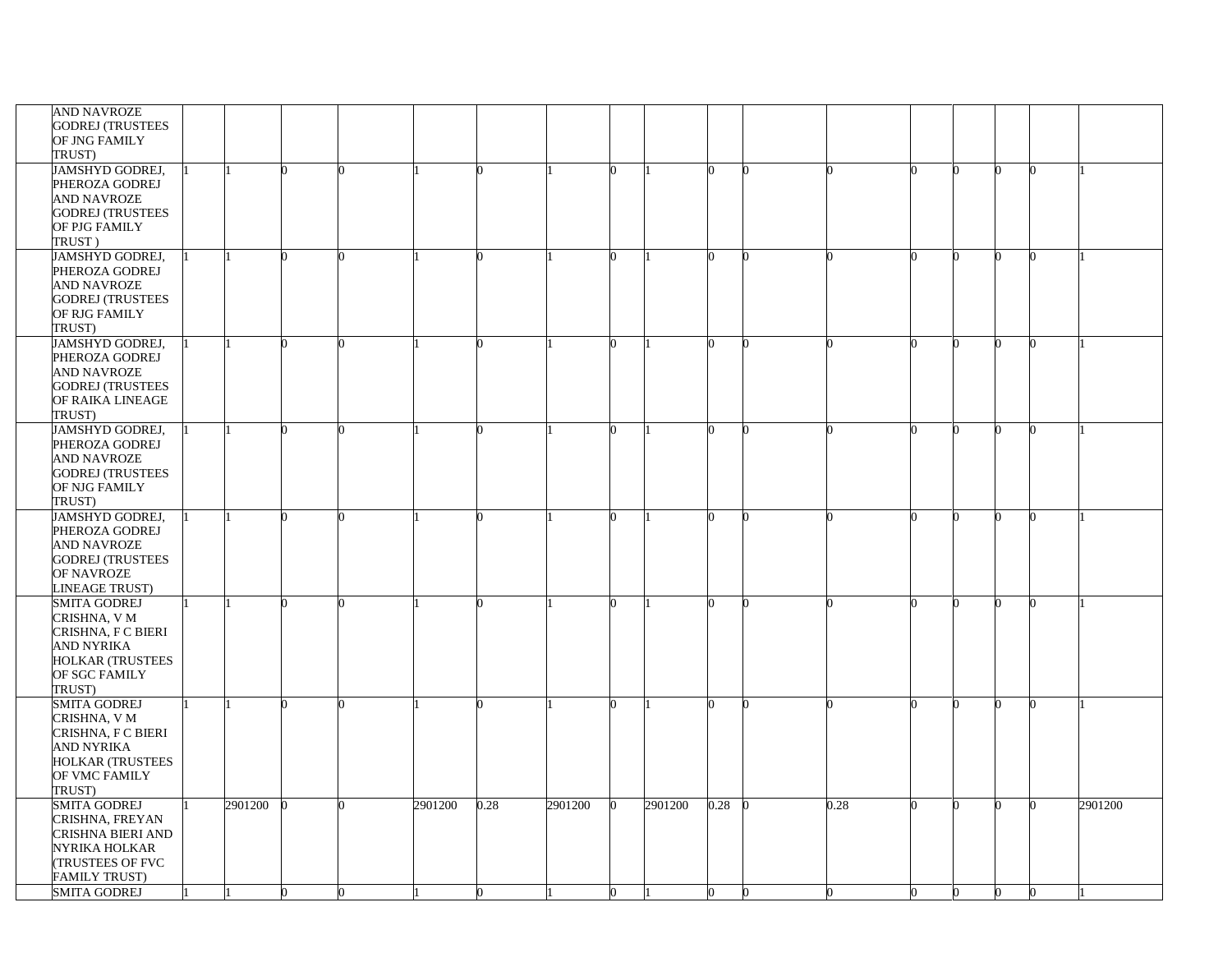|                | CRISHNA, FREYAN<br>CRISHNA BIERI AND<br>NYRIKA HOLKAR<br><b>TRUSTEES OF FVC</b><br><b>CHILDREN TRUST)</b> |    |            |  |                 |      |             |                   |      |       |  |                  |                 |
|----------------|-----------------------------------------------------------------------------------------------------------|----|------------|--|-----------------|------|-------------|-------------------|------|-------|--|------------------|-----------------|
|                | <b>SMITA GODREJ</b><br>CRISHNA, FREYAN                                                                    |    |            |  |                 |      |             |                   |      |       |  |                  |                 |
|                | CRISHNA BIERI AND                                                                                         |    |            |  |                 |      |             |                   |      |       |  |                  |                 |
|                | NYRIKA HOLKAR                                                                                             |    |            |  |                 |      |             |                   |      |       |  |                  |                 |
|                | <b>TRUSTEES OF NVC</b>                                                                                    |    |            |  |                 |      |             |                   |      |       |  |                  |                 |
|                | <b>CHILDREN TRUST)</b><br><b>SMITA GODREJ</b>                                                             |    | 2901200    |  | 2901200         | 0.28 | 2901200     | 2901200           | 0.28 | 0.28  |  |                  | 2901200         |
|                | CRISHNA, FREYAN                                                                                           |    |            |  |                 |      |             |                   |      |       |  |                  |                 |
|                | CRISHNA BIERI AND                                                                                         |    |            |  |                 |      |             |                   |      |       |  |                  |                 |
|                | NYRIKA HOLKAR                                                                                             |    |            |  |                 |      |             |                   |      |       |  |                  |                 |
|                | <b>(TRUSTEES OF NVC</b>                                                                                   |    |            |  |                 |      |             |                   |      |       |  |                  |                 |
|                | <b>FAMILY TRUST)</b>                                                                                      |    |            |  |                 |      |             |                   |      |       |  |                  |                 |
|                | Sub-Total $(A)(1)$                                                                                        | 48 | 64648819 0 |  | 646488197 63.22 |      | 646488197 0 | 646488197 63.22 0 |      | 63.22 |  | 426360.66<br>70. | 646488197       |
| $\mathfrak{D}$ | Foreign                                                                                                   |    |            |  |                 |      |             |                   |      |       |  |                  |                 |
|                | Individuals (Non-                                                                                         |    | 70         |  | 70              |      | 70          | 70                |      |       |  |                  | $\overline{70}$ |
|                | Resident Individuals/                                                                                     |    |            |  |                 |      |             |                   |      |       |  |                  |                 |
|                | Foreign Individuals)                                                                                      |    |            |  |                 |      |             |                   |      |       |  |                  |                 |
|                | FREYAN CRISHNA<br><b>BIERI</b>                                                                            |    | 70         |  | 70              |      | 70          | 70                |      |       |  | ∩                | 70              |
| h              | Government                                                                                                |    |            |  |                 |      |             |                   |      |       |  |                  |                 |
|                | Institutions                                                                                              |    |            |  |                 |      |             |                   |      |       |  |                  |                 |
| d              | Foreign Portfolio                                                                                         |    |            |  |                 |      |             |                   |      |       |  |                  |                 |
|                | Investor                                                                                                  |    |            |  |                 |      |             |                   |      |       |  |                  | 0               |
|                | Any Other (specify)<br>Sub-Total $(A)(2)$                                                                 |    | 70         |  | 70              |      | 70          | 70                |      |       |  |                  | 70              |
|                | Total Shareholding of                                                                                     | 49 | 64648826 0 |  | 646488267 63.22 |      | 646488267   | 646488267 63.22 0 |      | 63.22 |  | 426360.66        | 646488267       |
|                | Promoter and Promoter                                                                                     |    |            |  |                 |      |             |                   |      |       |  | 70               |                 |
|                | Group $(A)=$                                                                                              |    |            |  |                 |      |             |                   |      |       |  |                  |                 |
|                | $(A)(1)+(A)(2)$                                                                                           |    |            |  |                 |      |             |                   |      |       |  |                  |                 |

Table III - Statement showing shareholding pattern of the Public shareholder

| <b>Category &amp; Name</b><br>of the<br><b>Shareholders</b><br>$\left( I\right)$ | N<br>os<br>$\mathbf{r}$<br>of<br>sh<br>ar<br>eh<br>ol<br>de | No. of<br>fully<br>paid<br>up<br>equity<br>share s<br>held<br>(IV) | Part<br>ly<br>paid<br>-up<br>equi<br>ty<br>shar<br>es | Nos. of<br>shares<br>underlyin<br><b>Depositor</b><br><b>Receipts</b><br>(VI) | Total<br>nos.<br>share<br>s<br>held<br>$VII =$<br>$IV + V + VI$ | <b>Shareho</b><br>ding<br>%<br>calculat<br>e das<br>per<br><b>SCRR.</b><br>1957 | <b>No of Voting Rights</b> |     | <b>Number of Voting Rights</b><br>held in each class of<br>securities<br>(IX) | Tot<br>al<br>as           | No. of<br><b>Shares</b><br><b>Underlyin</b><br><b>Outstandin</b><br>convertibl | Total<br>shareholdi<br>n g, as a<br>℅<br>assuming<br>full<br>conversio<br>n of | No<br>(a) | <b>Number</b><br>οf<br>Locked<br>ın<br>shares<br>(XII)<br>As a<br>%<br>оf | No.<br>(N<br>o t       | Number of<br><b>Shares</b><br>pledged or<br>otherwise<br>encumbere<br>As a<br>% of<br>total | <b>Number of</b><br>equity<br>shares<br>held in<br>demateriali<br>z ed form<br>(XIV) |
|----------------------------------------------------------------------------------|-------------------------------------------------------------|--------------------------------------------------------------------|-------------------------------------------------------|-------------------------------------------------------------------------------|-----------------------------------------------------------------|---------------------------------------------------------------------------------|----------------------------|-----|-------------------------------------------------------------------------------|---------------------------|--------------------------------------------------------------------------------|--------------------------------------------------------------------------------|-----------|---------------------------------------------------------------------------|------------------------|---------------------------------------------------------------------------------------------|--------------------------------------------------------------------------------------|
|                                                                                  | (III)                                                       |                                                                    | held<br>(V)                                           |                                                                               |                                                                 | As a %<br>οf<br>$(A+B+C2$<br>VIII                                               | <b>Class</b><br>x          | Cla | Tot al                                                                        | a<br>%<br>of<br>Tot<br>al | securities<br><i>(including</i><br><b>Warrants</b> )<br>(X)                    | convertibl<br>е<br>securities<br>(as a<br>percentag                            |           | tota<br>Sha<br>″ es<br>hel                                                | ap<br>pli<br>ca<br>ble | shar<br>e s<br>held<br>(Not<br>appli                                                        |                                                                                      |
| Institutions                                                                     |                                                             |                                                                    |                                                       |                                                                               |                                                                 |                                                                                 |                            |     |                                                                               |                           |                                                                                |                                                                                |           |                                                                           |                        |                                                                                             |                                                                                      |
| Mutual Funds/                                                                    | 28                                                          | 37706859                                                           |                                                       |                                                                               | 37706859                                                        | 3.69                                                                            | 37706859 0                 |     | 37706859 3.69                                                                 |                           |                                                                                | 3.69                                                                           |           |                                                                           |                        |                                                                                             | 37706859                                                                             |
| <b>Venture Capital Funds</b>                                                     |                                                             |                                                                    |                                                       |                                                                               |                                                                 |                                                                                 |                            |     |                                                                               |                           |                                                                                |                                                                                |           |                                                                           |                        |                                                                                             |                                                                                      |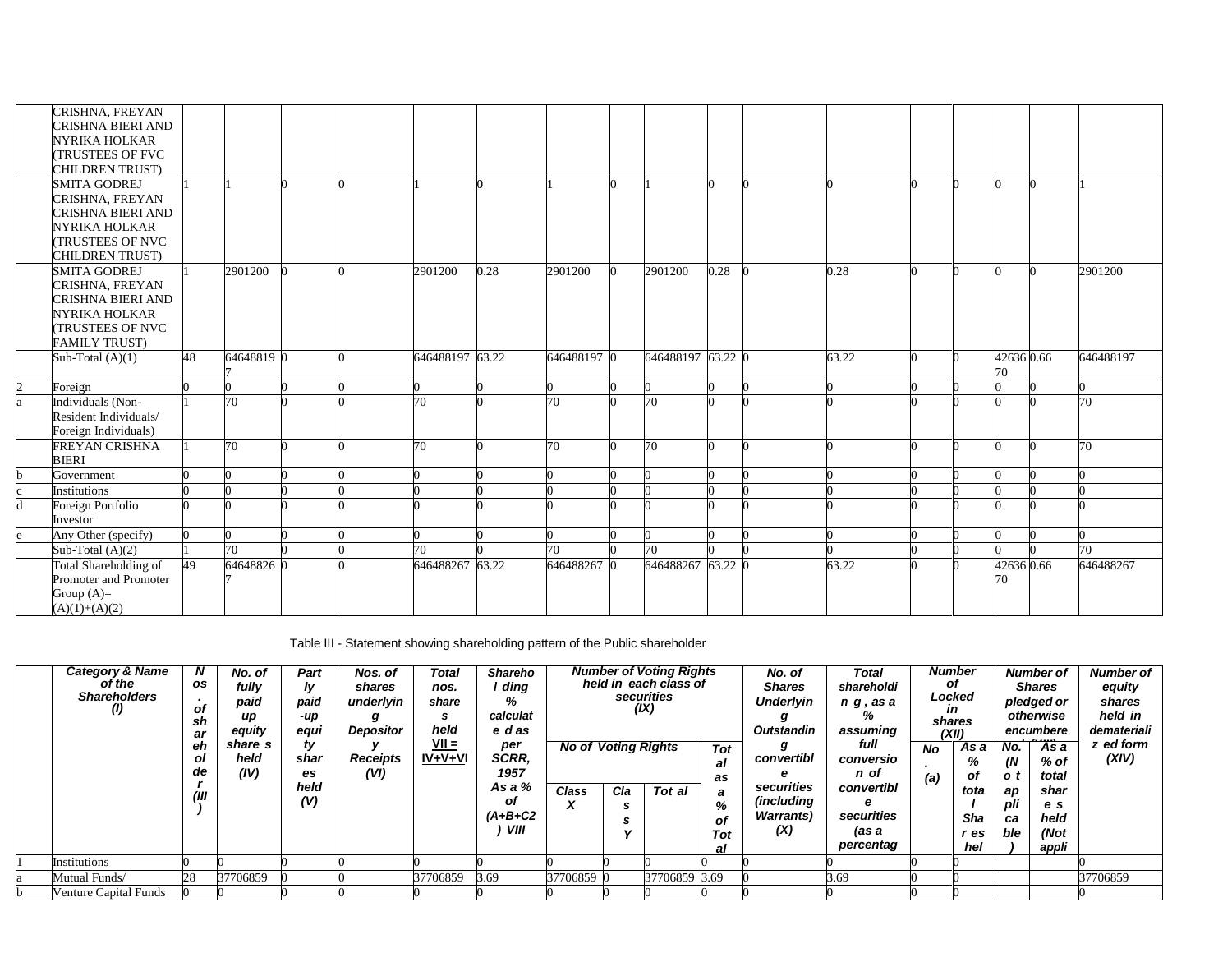| Alternate Investment                 | 13   | 1265564        |  | 1265564         | 0.12  | 1265564    | 1265564        | 0.12              | 0.12  |  | 1265564   |
|--------------------------------------|------|----------------|--|-----------------|-------|------------|----------------|-------------------|-------|--|-----------|
| Funds                                |      |                |  |                 |       |            |                |                   |       |  |           |
| Foreign Venture Capital<br>nvestors  |      |                |  |                 |       |            |                |                   |       |  |           |
| Foreign Portfolio                    | 641  | 247028926 0    |  | 247028926 24.16 |       | 24702892   | 24702892 24.16 |                   | 24.16 |  | 247028926 |
| Investors                            |      |                |  |                 |       |            |                |                   |       |  |           |
| First Sentier Investors              |      | 22235278       |  | 22235278        | 2.17  | 22235278 0 | 22235278 2.17  |                   | 2.17  |  | 22235278  |
| <b>Icvc</b> - Stewart Investors      |      |                |  |                 |       |            |                |                   |       |  |           |
| Asia Pacific Leaders                 |      |                |  |                 |       |            |                |                   |       |  |           |
| Sustainability Fund                  |      |                |  |                 |       |            |                |                   |       |  |           |
| <b>Baytree Investments</b>           |      | 21107685       |  | 21107685        | 2.06  | 21107685   | 21107685 2.06  |                   | 2.06  |  | 21107685  |
| (Mauritius) Pte Ltd                  |      |                |  |                 |       |            |                |                   |       |  |           |
| St. James's Place Asia               |      | 12113318       |  | 12113318        | 1.18  | 12113318 0 | 12113318 1.18  |                   | 1.18  |  | 12113318  |
| Pacific Unit Trust                   |      |                |  |                 |       |            |                |                   |       |  |           |
| Managed By First State               |      |                |  |                 |       |            |                |                   |       |  |           |
| <b>Investments</b> (Hong             |      |                |  |                 |       |            |                |                   |       |  |           |
| Kong) Limited                        |      |                |  |                 |       |            |                |                   |       |  |           |
| Government Of                        |      | 10744447       |  | 10744447        | 1.05  | 10744447   | 10744447 1.05  |                   | 1.05  |  | 10744447  |
| Singapore                            |      |                |  |                 |       |            |                |                   |       |  |           |
| Europacific Growth Fund <sup>1</sup> |      |                |  |                 |       |            |                | $\overline{1.01}$ | 1.01  |  | 10323995  |
|                                      |      | 10323995       |  | 10323995        | 1.01  | 10323995   | 10323995       |                   |       |  |           |
| Others                               |      | 170504203      |  | 170504203       | 16.67 | 17050420   | 17050420       | 16.67             | 16.67 |  | 170504203 |
|                                      |      |                |  |                 |       |            |                |                   |       |  |           |
| Financial Institutions/              | 19   | 1021083        |  | 1021083         | 0.1   | 1021083    | 1021083        | 0.1               | 0.1   |  | 976683    |
| <b>Banks</b>                         |      |                |  |                 |       |            |                |                   |       |  |           |
| Insurance Companies                  | 24   | 20684432       |  | 20684432        | 2.02  | 20684432   | 20684432 2.02  |                   | 2.02  |  | 20684432  |
| Provident Funds/Pension <sub>0</sub> |      |                |  |                 |       |            |                |                   |       |  |           |
| Funds                                |      |                |  |                 |       |            |                |                   |       |  |           |
| Any Other (specify)                  |      | 16200          |  | 16200           |       | 16200      | 16200          |                   |       |  | 16200     |
| Other                                |      | 16200          |  | 16200           |       | 16200      | 16200          |                   |       |  | 16200     |
| Sub-Total $(B)(1)$                   | 727  | 307723064 0    |  | 307723064 30.09 |       | 30772306   | 30772306 30.09 |                   | 30.09 |  | 307678664 |
|                                      |      |                |  |                 |       |            |                |                   |       |  |           |
| Central Government/                  |      |                |  |                 |       |            |                |                   |       |  |           |
| State Government(s)/                 |      |                |  |                 |       |            |                |                   |       |  |           |
| President of India                   |      |                |  |                 |       |            |                |                   |       |  |           |
| Sub-Total $(B)(2)$                   |      |                |  |                 |       |            |                |                   |       |  |           |
| Non-institutions                     |      |                |  |                 |       |            |                |                   |       |  |           |
| Individuals -                        |      | 23724 49904360 |  | 49904360        | 4.88  | 49904360   | 49904360 4.88  |                   | 4.88  |  | 43026517  |
|                                      |      |                |  |                 |       |            |                |                   |       |  |           |
| Individual shareholders              |      | 23723 47256316 |  | 47256316        | 4.62  | 47256316 0 | 47256316 4.62  |                   | 4.62  |  | 40379157  |
| holding nominal share                |      |                |  |                 |       |            |                |                   |       |  |           |
| capital up to Rs. 2 lakhs.           |      |                |  |                 |       |            |                |                   |       |  |           |
| Individual shareholders              |      | 2648044        |  | 2648044         | 0.26  | 2648044    | 2648044        | 0.26              | 0.26  |  | 2647360   |
| holding nominal share                |      |                |  |                 |       |            |                |                   |       |  |           |
| capital in excess of Rs. 2           |      |                |  |                 |       |            |                |                   |       |  |           |
| akhs.                                |      |                |  |                 |       |            |                |                   |       |  |           |
| NBFCs registered with                |      | 3834           |  | 3834            |       | 3834       | 3834           |                   |       |  | 3834      |
| RBI                                  |      |                |  |                 |       |            |                |                   |       |  |           |
| <b>Employee Trusts</b>               |      |                |  |                 |       |            |                |                   |       |  |           |
| <b>Overseas Depositories</b>         |      |                |  |                 |       |            |                |                   |       |  |           |
| (holding DRs) (balancing             |      |                |  |                 |       |            |                |                   |       |  |           |
| igure)                               |      |                |  |                 |       |            |                |                   |       |  |           |
| Any Other (specify)                  | 9780 | 18461554       |  | 18461554        | 1.81  | 18461554 0 | 18461554 1.81  |                   | 1.81  |  | 17643491  |
| <b>Bodies Corporate</b>              | 935  | 6095700        |  | 6095700         | 0.6   | 6095700    | 6095700        | 0.6               | 0.6   |  | 5969486   |
|                                      |      | 740537         |  |                 | 0.07  |            |                |                   | 0.07  |  |           |
| <b>Clearing Members</b>              | 141  |                |  | 740537          |       | 740537     | 740537         | 0.07              |       |  | 740537    |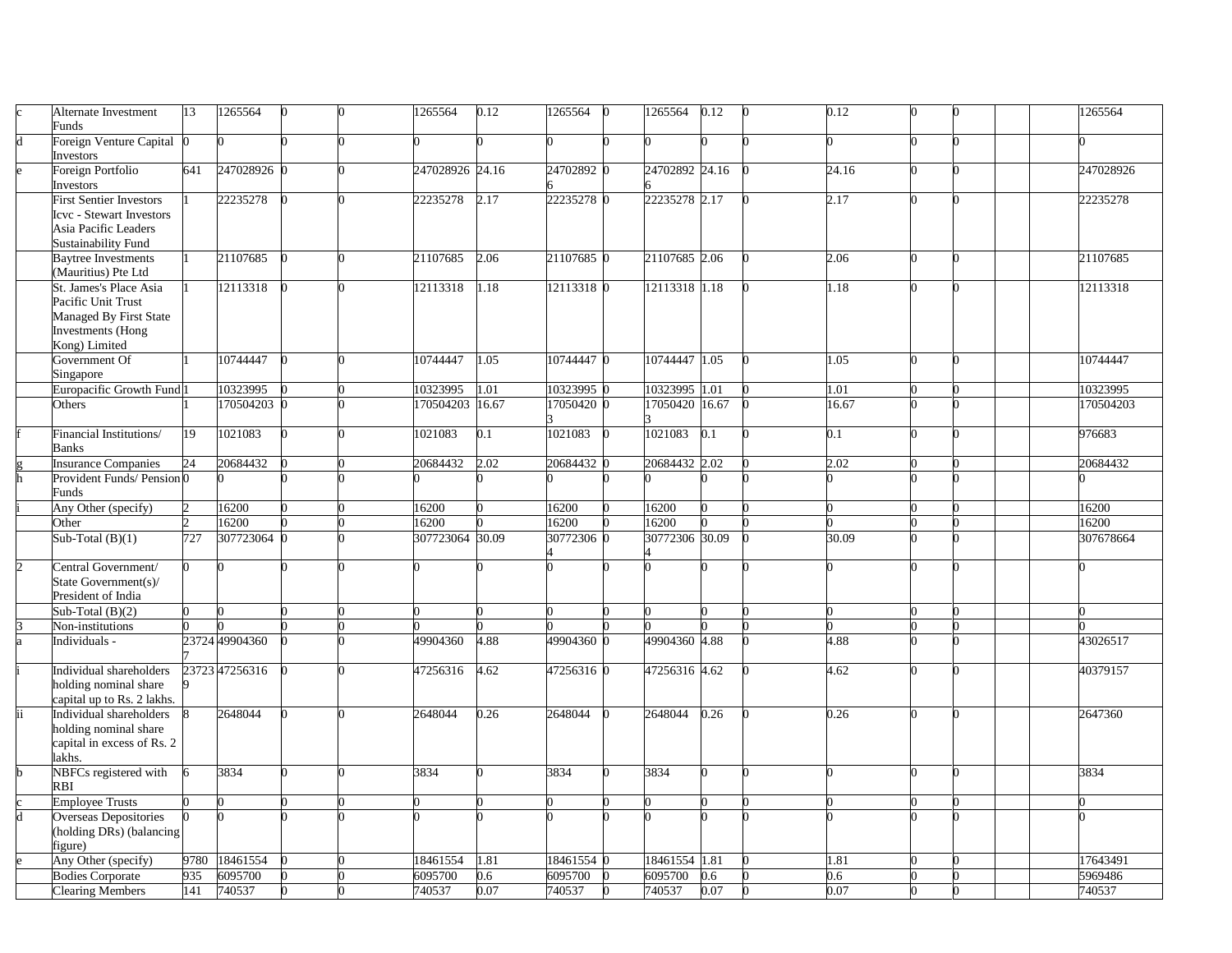| <b>Foreign Nationals</b>  | 2568              |  | 2568            |      | 2568       | 2568           |      |       |  |  | 2568      |
|---------------------------|-------------------|--|-----------------|------|------------|----------------|------|-------|--|--|-----------|
| Foreign Portfolio         | 1800              |  | 1800            |      | 1800       | 1800           |      |       |  |  | 1800      |
| Investor (Category - III) |                   |  |                 |      |            |                |      |       |  |  |           |
| HUF                       | 2418 664240       |  | 664240          | 0.06 | 664240     | 664240         | 0.06 | 0.06  |  |  | 664240    |
| <b>IEPF</b>               | 2510905           |  | 2510905         | 0.25 | 2510905    | 2510905        | 0.25 | 0.25  |  |  | 2510905   |
| LP                        | 474097            |  | 474097          | 0.05 | 474097     | 474097         | 0.05 | 0.05  |  |  | 474097    |
| Non-Resident Indian       | 6180 3920519      |  | 3920519         | 0.38 | 3920519    | 3920519        | 0.38 | 0.38  |  |  | 3228670   |
| (NRI)                     |                   |  |                 |      |            |                |      |       |  |  |           |
| Trusts                    | 4051188           |  | 4051188         | 0.4  | 4051188    | 4051188        | 0.4  | 0.4   |  |  | 4051188   |
| Sub-Total $(B)(3)$        | 24703 68369748    |  | 68369748        | 6.69 | 68369748 0 | 68369748 6.69  |      | 6.69  |  |  | 60673842  |
|                           |                   |  |                 |      |            |                |      |       |  |  |           |
| <b>Total Public</b>       | 24776 376092812 0 |  | 376092812 36.78 |      | 37609281 0 | 37609281 36.78 |      | 36.78 |  |  | 368352506 |
| Shareholding $(B)=$       |                   |  |                 |      |            |                |      |       |  |  |           |
| $(B)(1)+(B)(2)+(B)(3)$    |                   |  |                 |      |            |                |      |       |  |  |           |